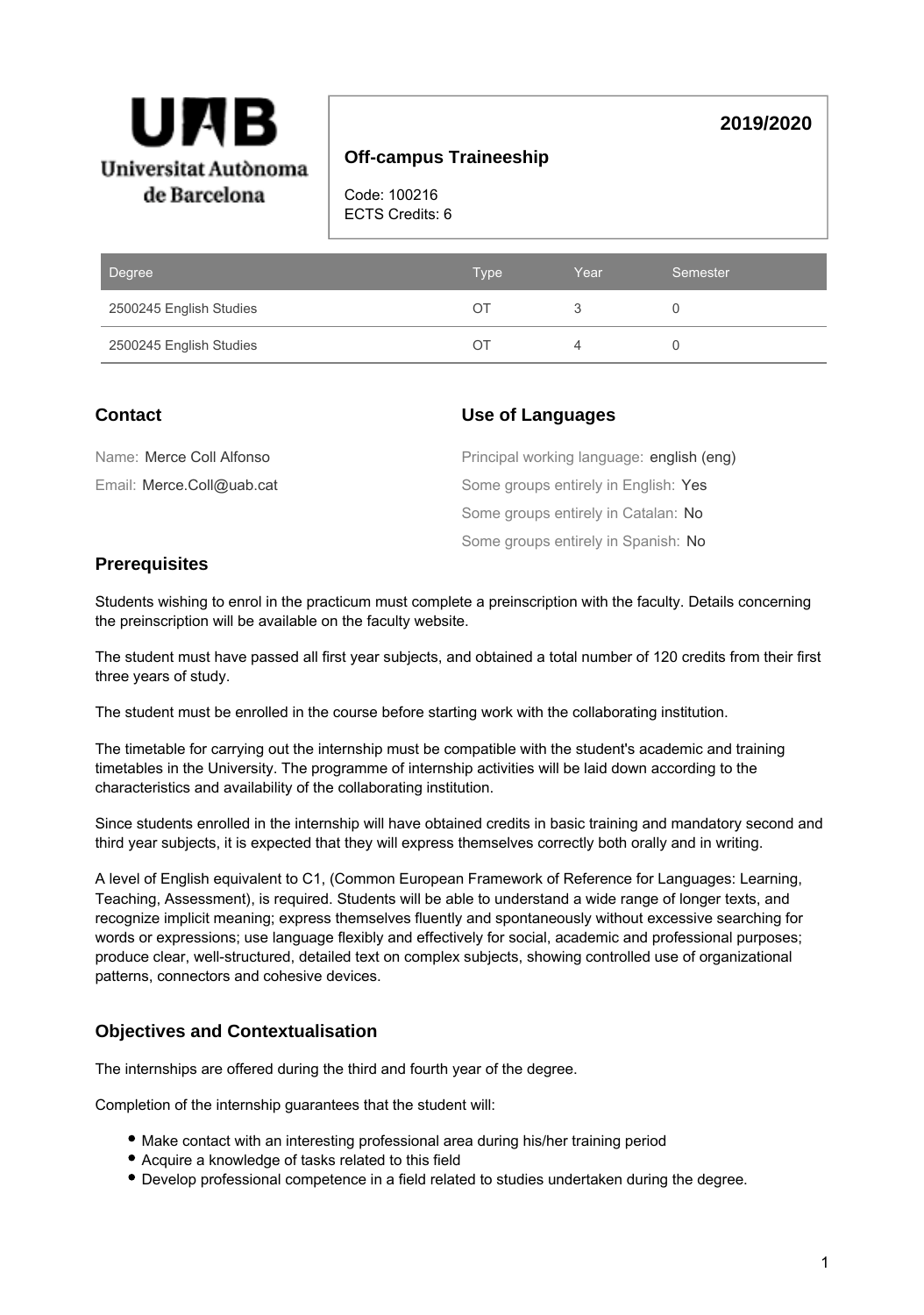### **Competences**

English Studies

- Develop critical thinking and reasoning and knowing how to communicate effectively both in your mother tongue and in other languages.
- Effectively working individually or in teams in multicultural and interdisciplinary environments in English and other languages, applying values of a culture of peace, and the characteristic democratic values of a degree in a foreign language that trains the student for intercultural communication.
- Executing in oral and written form a flexible and effective use of the English language with academic, professional and social purposes.
- Generate innovative and competitive proposals in research and professional activities.
- Respect the diversity and plurality of ideas, people and situations.
- Students can apply the knowledge to their own work or vocation in a professional manner and have the powers generally demonstrated by preparing and defending arguments and solving problems within their area of study.
- Using the acquired knowledge in order to solve problems related to any professional activity in the field of the English language, specially to the teaching.
- Utilising new technologies in order to capture and organise information in English and other languages, and applying it to the personal continued training and to the problem-solving in the professional or research activity.
- Working in an autonomous and responsible way in a professional or research environment in English or other languages, in order to accomplish the previously set objectives.

### **Learning Outcomes**

- 1. Apply the acquired knowledge in order to improve the general knowledge of linguistic and cultural diversity.
- 2. Apply the acquired knowledge to the generation of innovative and competitive research on a basic level.
- 3. Apply the knowledge and competences acquired in the professional and academic activities related to literature, history and culture.
- 4. Applying the acquired knowledge about intercultural communication to the work in multicultural and interdisciplinary environments in English.
- 5. Applying the acquired knowledge and competences to professional and academic activities related to linguistics.
- 6. Applying the acquired knowledge to real professional situations that require a use of English.
- 7. Applying the acquired methodologies of work planning to work in an environment in the English language.
- 8. Applying the information in English that is available on the Internet, in databases, etc. to the work and/or research environments.
- 9. Developing a labour and research bond in multicultural and interdisciplinary environments in English that contribute to international collaboration.
- 10. Generate strategies to facilitate the increase and improvement of mutual respect in multicultural environments.
- 11. Locating and organising relevant information in English that is available on the Internet, in databases, etc.
- 12. Produce new professional initiatives.
- 13. Students must be capable of comprehending advanced academic or professional texts in their own language or the another acquired in the degree.
- 14. Students must be capable of precisely arguing ideas and opinions in their own language or another acquired in the degree.
- 15. Using the English language with the appropriate expression (correctness, fluency, pronunciation, communicative strategies) in formal (presentations, debates, formal interactions) and informal contexts (conversation), with a C2 level.

## **Content**

The regulatory framework for internships includes two different modes: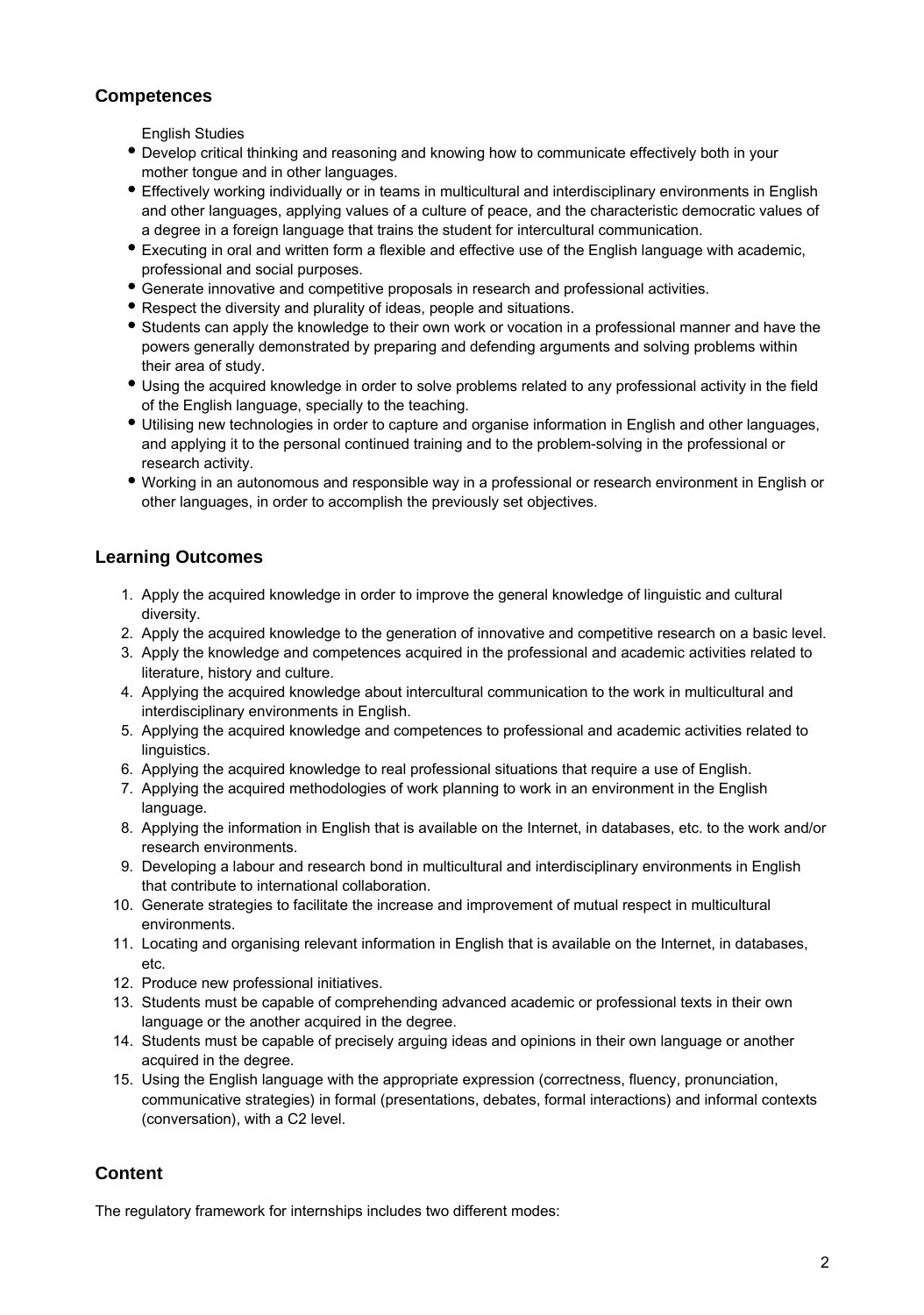- 1. An internship signed by an external collaborating partner and UAB. The UAB will sign as many specific agreements as there are students enrolled in this mode.
- 2. Internships within the ambit of the UAB, related to research projects within the departments offering the relevant degree programme. In this case, the internship will be established by signing a work experience agreement with the UAB, which specifies conditions, according to an official model.

In both cases it is required that the student takes out an insurance policy covering civil responsibility and liability, given that the standard student insurance is insufficient. In order to validate this complementary policy contracted by the UAB, the student must pay a fee at the time of enrollment (estimated price: €6).

The following places were offered in 2018-2019:

| COMPANY/SCHOOL                                                                    | <b>PLACES</b> | <b>SEMESTRE</b> |
|-----------------------------------------------------------------------------------|---------------|-----------------|
| Casp Sagrat Cor de Jesús (BCN)                                                    | $2 + 2$       | A/B             |
| Responding to students' individual needs, reinforcement and<br>skillsdevelopment  |               |                 |
| UAB Idiomes Bellaterra (CAL)                                                      | $2 + 2$       | A/B             |
| Creation independent learning materials /classification / conversation<br>classes |               |                 |
| Secció d'Institut de Parets del Vallès 2                                          | $1 + 1$       | A/B             |
| Reading/Reinforcement/ Conversation Groups with students 1º-4º ESO                |               |                 |
| Yessi Language School (Cerdanyola)                                                | $2 + 2$       | A/B             |
| Teaching responsibilities, assistant teacher and help with practical<br>sessions. |               |                 |
| British House Language School (Rubí)                                              | $2 + 2$       | A/B             |
| Teaching responsibilities/ observation/ materials creation.                       |               |                 |
| UAB Idiomes Barcelona (EIM)                                                       | $1 + 1$       | A/B             |

Teaching responsibilities /class observation /materials creation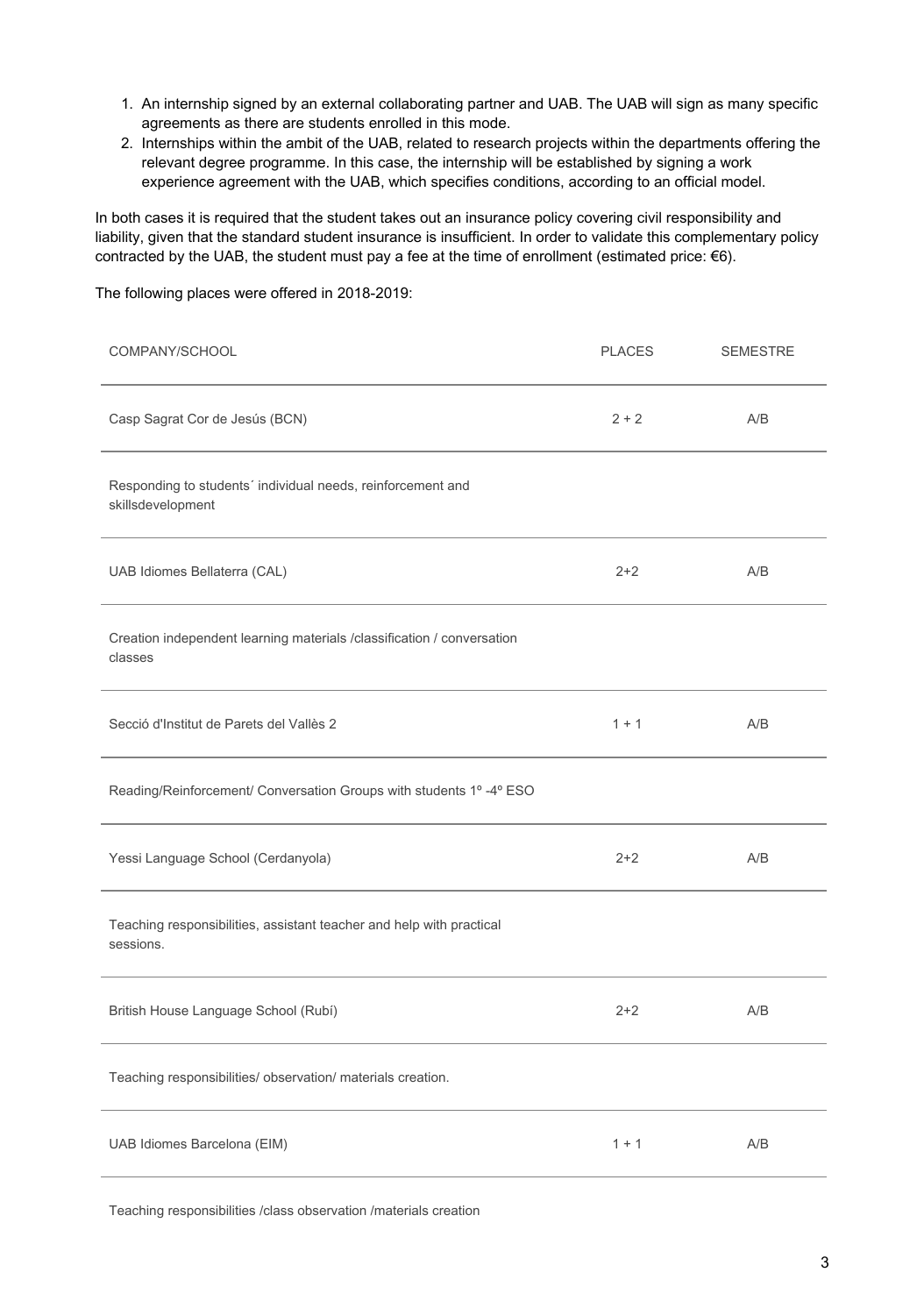| Connect Language School (Vic)                                                                  | $1 + 1$ | A/B     |  |
|------------------------------------------------------------------------------------------------|---------|---------|--|
| Tutor for small groups /individual language reinforcement /class<br>observation /materials     |         |         |  |
| Euncet UPC (Terrassa)                                                                          | $1 + 1$ | A/B     |  |
| Translation                                                                                    |         |         |  |
| CIFE Languages (Santa Perpetua de Mogoda)                                                      | $1 + 1$ | A/B     |  |
| Assistant Teacher, small group reinforcement activities, materials creation,<br>special needs. |         |         |  |
| Escola Santa Clara (Sabadell)                                                                  | $1 + 1$ | A/B     |  |
| Teaching responsibilities                                                                      |         |         |  |
| Talinga Centre Educatiu (Montcada i Reixac)                                                    | $1 + 1$ | A/B     |  |
| Teaching Responsibilities, young learners                                                      |         |         |  |
| CEA Global Education (BCN)                                                                     | $8 + 8$ | A/B     |  |
| Collaborating in US students "Study Abroad" programme in Barcelona                             |         |         |  |
| SES Cerdanyola.(Cerdanyola)                                                                    | $1 + 1$ | A/B     |  |
| Teaching responsibilities/materials creation/class observation/possibly<br>some ESP teaching   |         |         |  |
| Chaplin's School (Rubí)                                                                        | $1 + 1$ | $A + B$ |  |
| Teaching at different levels                                                                   |         |         |  |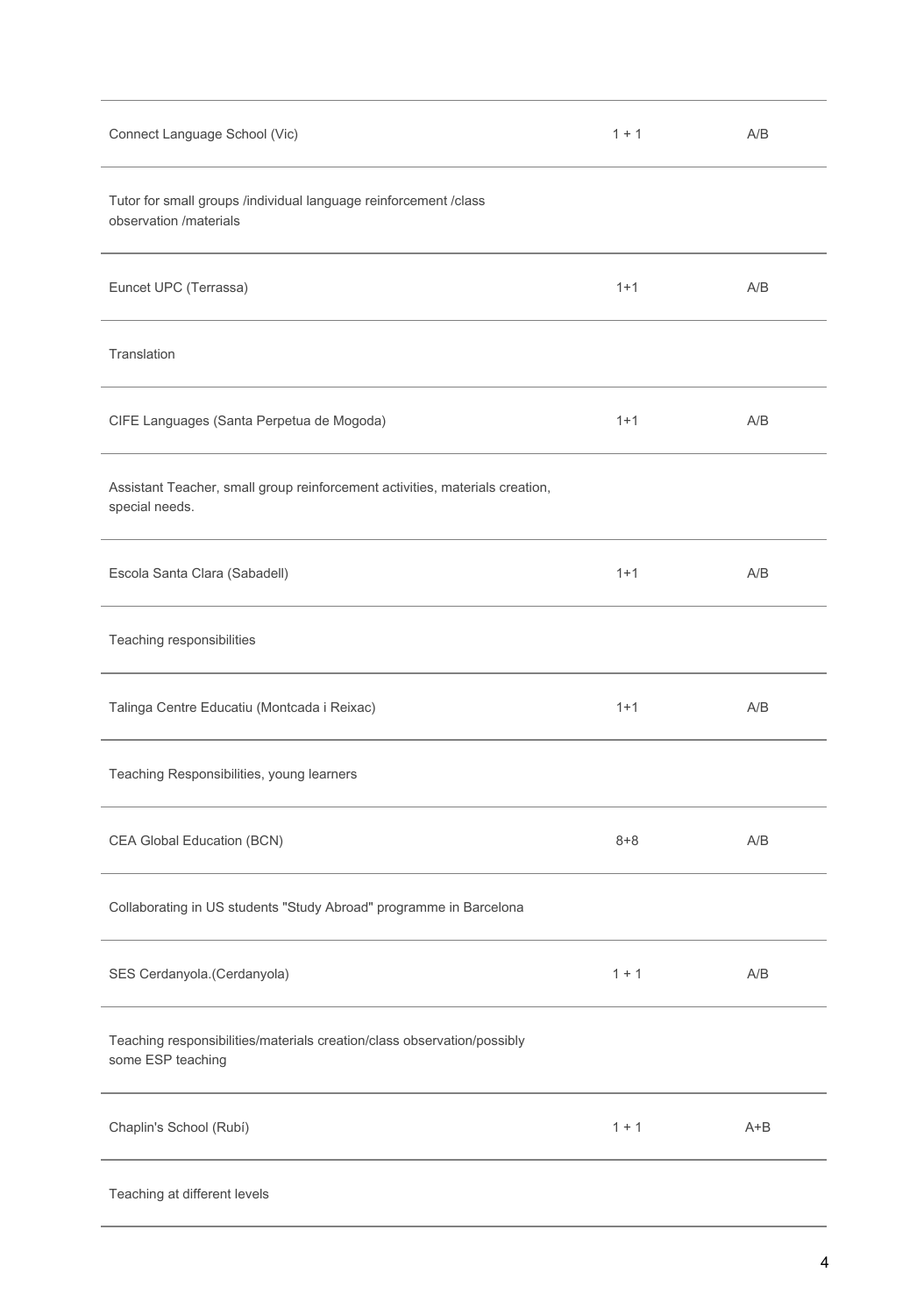| Espai Idiomes (Rubí)                                                                                                                 | $1 + 1$ | $A + B$  |
|--------------------------------------------------------------------------------------------------------------------------------------|---------|----------|
| Teaching responsibilities                                                                                                            |         |          |
| Meeting Point (Cerdanyola)                                                                                                           | $1 + 1$ | $A + B$  |
| <b>Teaching Responsibilities</b>                                                                                                     |         |          |
| Escola La Sinia (Ajuntament) (Cerdanyola)                                                                                            | $1 + 1$ | $A + B$  |
| Teaching assistant and reinforcement activities                                                                                      |         |          |
| Departament de Filologia Anglesa, UAB                                                                                                | $3 + 3$ | A/B      |
| Group Tutor for Speaking Practice Sessions, Usos Basics                                                                              |         |          |
| Departament de Filologia Anglesa UAB                                                                                                 | 1       | B (only) |
| Research assistant in a project on Language Learning (EFLIC - English as<br>a Foreign Language in Instruction Contexts - 2017SGR752) |         |          |
| Departament de Filologia Anglesa UAB                                                                                                 | 1       | A (only) |
| Research assistant in a project on Phonetics                                                                                         |         |          |
| Departament de Filologia Anglesa UAB                                                                                                 | 1       | A (only) |
| Research assistant in the project Gamifying Academic English Skills in<br>Higher Education: Reading Academic English App (StratApp)  |         |          |
| Departament de Filologia Anglesa UAB                                                                                                 | 1       | $A + B$  |
| Assitant in "The English Book Club"                                                                                                  |         |          |

The Off-campus Traineeship coordinator will assign places according to students' CV and academic record.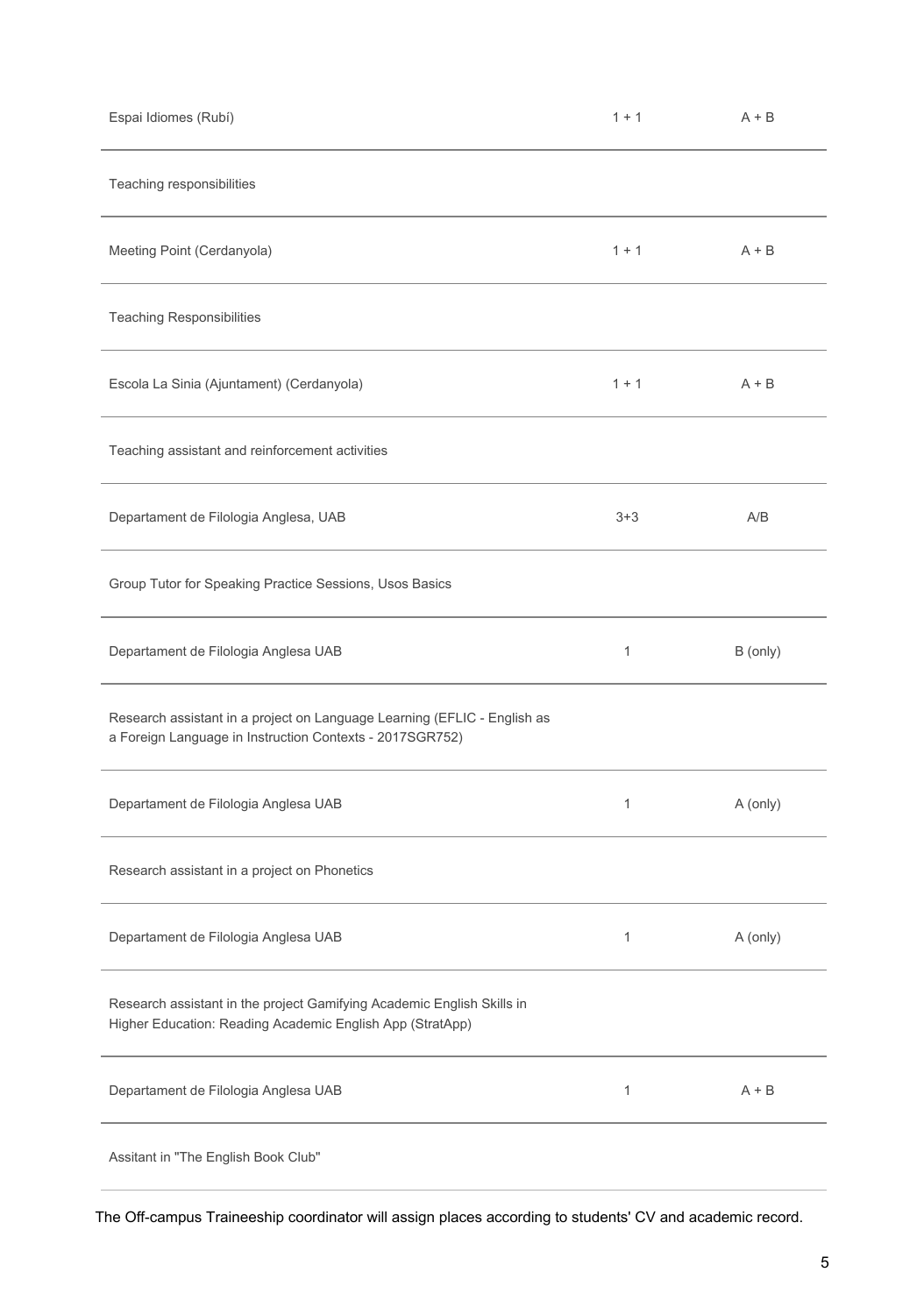### **Methodology**

The specific training offered depends on the professional activity of the collaborating institution.

In the same way, the results of learning will vary depending on the specific skills acquired during the practicum.

#### **Activities**

| <b>Title</b>                                          | <b>Hours</b> | <b>ECTS</b> | <b>Learning Outcomes</b>         |
|-------------------------------------------------------|--------------|-------------|----------------------------------|
| <b>Type: Directed</b>                                 |              |             |                                  |
| Training for workplace insertion                      | 7.5          | 0.3         | 6                                |
| Tutorials with Internship Coordinator                 | 10           | 0.4         | 14                               |
| Type: Supervised                                      |              |             |                                  |
| Internship tasks within the collaborating institution | 125          | 5           | 7, 4, 6, 5, 3, 8, 14, 13, 11, 15 |
| Type: Autonomous                                      |              |             |                                  |
| Preparation of final report                           | 7.5          | 0.3         | 7, 4, 8, 14, 13, 11              |

#### **Assessment**

Learning outcomes assessed in the final report may vary depending on the professional skills required by the company / institution / centre that offers the internship.

At the end of the internship the following reports will be presented to the academic tutor in the relevant field of study:

- 1. The tutor in the collaborating institution will issue a final report, showing the number of hours completed, with relation to the generic and specific competences which appear in the training project, within a maximum period of 15 days, following the model established
- 2. Students will prepare a final report with an assessment of tasks completed and their relation to knowledge and skills acquired in their university studies. The student must hand in this report as a prerequisite for the final evaluation.

Dates for delivery of this report are: 31/01/2020 for first semester internships, 26/06/2020for second semester internships.

The academic tutor in the relevant field of study will evaluate the internship and fill in the relevant evaluation report.

NOTE:

- Students who complete less than 10% of contact hours with the collaborating institution will be marked as "No avaluable".
- Students who complete more than 10% but fail to complete the hours specified in the agreement, or are evaluated negatively, will be marked as "Suspès" (Fail).
- Given that external placements are assessed in distinct ways, in addition to the fact that this mark is only optionally graded, the final overall grade of Excellent with Distinction is not available".
- Internships cannot be re-evaluated.